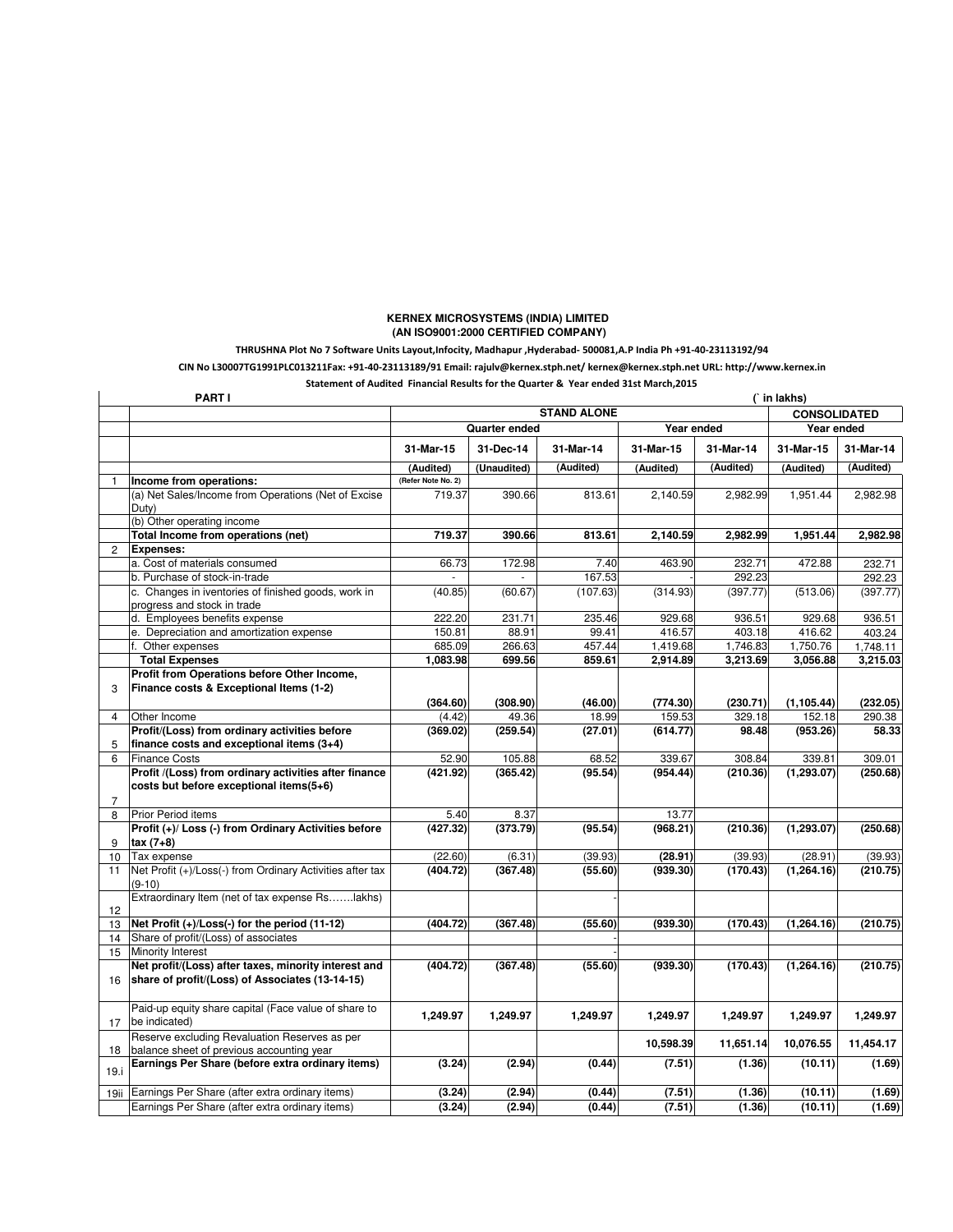| Part II        |                                                              |              |                             |           |                   |           |            |           |
|----------------|--------------------------------------------------------------|--------------|-----------------------------|-----------|-------------------|-----------|------------|-----------|
|                |                                                              |              | <b>Ouarter</b> ended        |           | <b>Year Ended</b> |           | Year ended |           |
| А.             | PARTICULARS OF SHAREHOLDING:                                 | 31-Mar-15    | 31-Dec-14                   | 31-Mar-14 | 31-Mar-15         | 31-Mar-14 | 31-Mar-15  | 31-Mar-14 |
| $\mathbf{1}$   | Public shareholding                                          |              |                             |           |                   |           |            |           |
|                | - Number of shares                                           | 7536832      | 7536832                     | 7729832   | 7536832           | 7729832   | 7536832    | 7729832   |
|                | Percentage of shareholding                                   | 60.30%       | 60.30%                      | 61.84%    | 60.30%            | 61.84%    | 60.30%     | 61.84%    |
| $\overline{2}$ | Promoters and Promoter group Shareholding**                  |              |                             |           |                   |           |            |           |
|                | a) Pledged/Encumbered                                        |              |                             |           |                   |           |            |           |
|                | -Number of Shares                                            | 225000       | 225000                      | 225000    | 225000            | 225000    | 225000     | 225000    |
|                | -Percentage of Shares(as a % of the total                    |              |                             |           |                   |           |            |           |
|                | shareholding of<br>Promoter and Promoter group)              | 4.53%        | 4.53%                       | 4.72%     | 4.53%             | 4.72%     | 4.53%      | 4.72%     |
|                | -Percentage of Shares(as a % of the total                    |              |                             |           |                   |           |            |           |
|                | sharecapital of                                              | 1.80%        | 1.80%                       | 1.80%     | 1.80%             | 1.80%     | 1.80%      | 1.80%     |
|                | the Company)                                                 |              |                             |           |                   |           |            |           |
|                | b) Non-encumbered                                            |              |                             |           |                   |           |            |           |
|                | -Number of Shares                                            | 4737823      | 4737823                     | 4544823   | 4737823           | 4544823   | 4737823    | 4544823   |
|                | -Percantage of Shares(as a % of the total<br>shareholding of | 95.47%       | 95.47%                      | 95.28%    | 95.47%            | 95.28%    | 95.47%     | 95.28%    |
|                | Promoter and Promoter group                                  |              |                             |           |                   |           |            |           |
|                | -Percantage of Shares(as a % of the total<br>sharecapital of | 37.90%       | 37.90%                      | 36.36%    | 37.90%            | 36.36%    | 37.90%     | 36.36%    |
|                | the Company                                                  |              |                             |           |                   |           |            |           |
|                | <b>Particulars</b>                                           |              | 3 months ended (dd/mm/yyyy) |           |                   |           |            |           |
| B <sub>1</sub> | <b>INVESTOR COMPLAINTS:</b>                                  |              |                             |           |                   |           |            |           |
|                | Pending at the beginning of the quarter                      | $\bf{0}$     |                             |           |                   |           |            |           |
|                | Received during the quarter                                  | <sup>0</sup> |                             |           |                   |           |            |           |
|                | Disposed during the Quarter                                  | $\bf{0}$     |                             |           |                   |           |            |           |
|                | Remaining unresolved at the end of Quarter                   | n            | NIL                         |           |                   |           |            |           |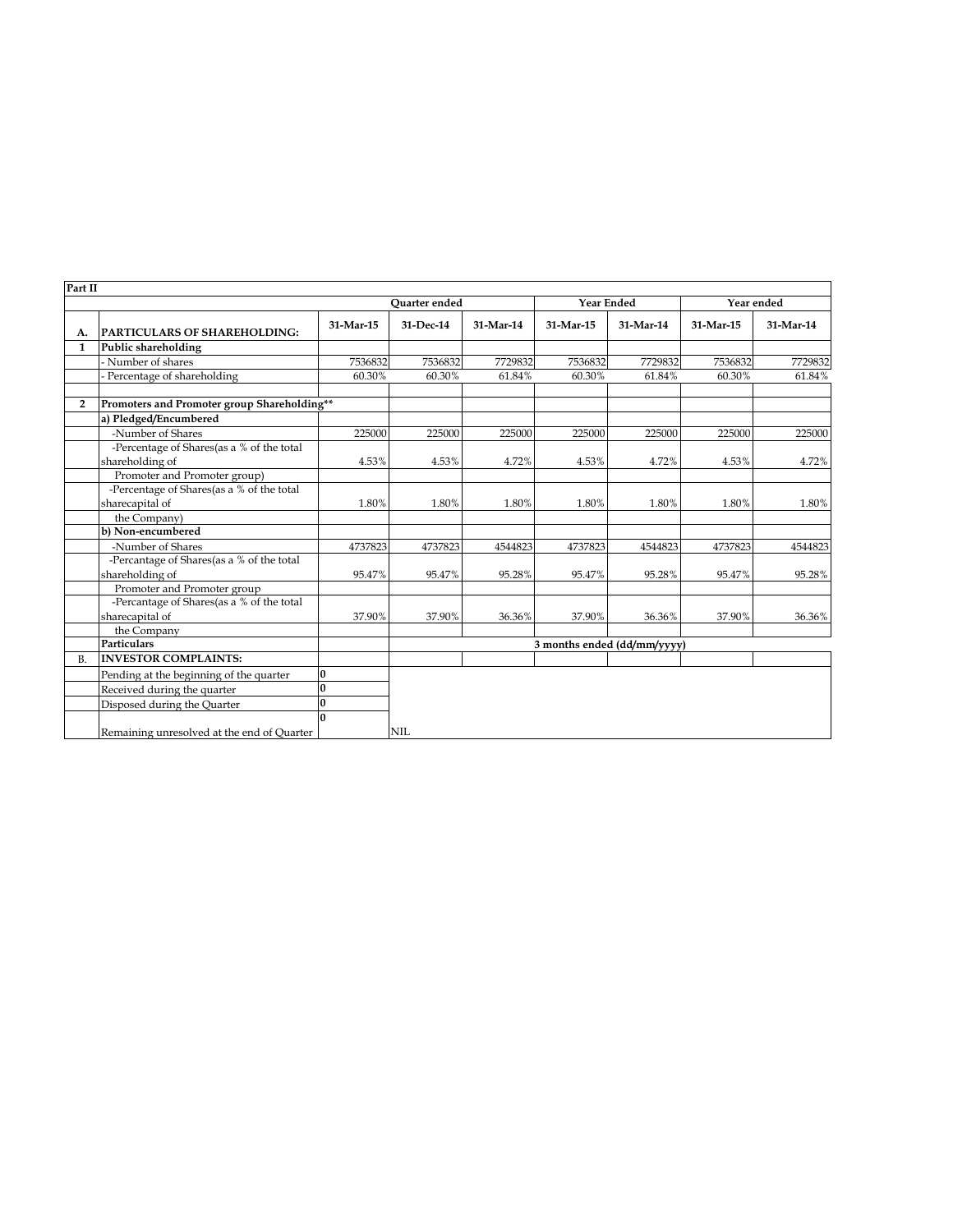## **Kernex Microsystems (India) Ltd Clause 41 of the Listing Agreement for companies (Other than Banks) Statement of Assets and Liabilities**

|                  |                                       |                         | (` in lakhs)            |                         |                         |  |
|------------------|---------------------------------------|-------------------------|-------------------------|-------------------------|-------------------------|--|
|                  |                                       | <b>STAND ALONE</b>      |                         | <b>CONSOLIDATED</b>     |                         |  |
| SI <sub>No</sub> | <b>Particulars</b>                    | As at<br>March 31, 2015 | As at<br>March 31, 2014 | As at<br>March 31, 2015 | As at<br>March 31, 2014 |  |
|                  |                                       | (Audited)               | (Audited)               | (Audited)               | <b>Audited</b>          |  |
| А.               | <b>EQIUITY AND LIABILITIES</b>        |                         |                         |                         |                         |  |
| $\mathbf{1}$     | <b>Shareholders Funds</b>             |                         |                         |                         |                         |  |
|                  | a) Share Capital                      | 1,249.97                | 1,249.97                | 1,249.97                | 1,249.97                |  |
|                  | b) Reserves and Surplus               | 10,598.38               | 11,651.14               | 10,076.55               | 11,454.17               |  |
|                  |                                       | 11,848.35               | 12,901.11               | 11,326.52               | 12,704.14               |  |
| 2                | <b>Non-current liabilities</b>        |                         |                         |                         |                         |  |
|                  | a) Long term borrowings               |                         |                         |                         | 572.10                  |  |
|                  | b) Deferred tax liabilities (Net)     |                         |                         |                         |                         |  |
|                  | c) Other long term liabilities        |                         |                         |                         |                         |  |
|                  |                                       |                         | ٠                       |                         | 572.10                  |  |
| 3                | <b>Current Liabilities</b>            |                         |                         |                         |                         |  |
|                  | a) Short term borrowings              | 2,179.91                | 2,078.79                | 2,179.91                | 2,078.79                |  |
|                  | b) Trade Payables                     | 1,330.06                | 1,233.93                | 1,330.06                | 1,236.68                |  |
|                  | c) Other current liabilities          | 684.50                  | 779.47                  | 1,295.70                | 779.47                  |  |
|                  | d) Short term provisions              | 20.28                   | 21.91                   | 20.28                   | 21.91                   |  |
|                  | <b>Sub-total -Current Liabilities</b> | 4,214.75                | 4,114.10                | 4,825.95                | 4,116.85                |  |
|                  | <b>TOTAL</b>                          | 16,063.10               | 17,015.21               | 16,152.47               | 17,393.09               |  |
|                  | <b>B</b> ASSETS:                      |                         |                         |                         |                         |  |
|                  |                                       |                         |                         |                         |                         |  |
| 1                | <b>Non - Current Assets</b>           |                         |                         |                         |                         |  |
|                  | a) Tangible Assets                    | 5,275.32                | 5,747.16                | 5,275.32                | 5,747.16                |  |
|                  | b) Intangible Assets                  | 2.40                    | 15.13                   | 2.40                    | 15.12                   |  |
|                  | c) Capital Work In progress           | 974.40                  | 974.40                  | 974.40                  | 974.40                  |  |
|                  | d) Non-current inverstments           | 118.31                  | 118.31                  |                         |                         |  |
|                  | e) Deferred Tax Assets (net)          | 35.05                   | 6.14                    | 35.05                   | 6.14                    |  |
|                  | f) Long- term loans and advances      | 710.44                  | 1,019.41                | 710.44                  | 660.47                  |  |
|                  | g) Other non current assets           |                         |                         |                         |                         |  |
|                  |                                       | 7,115.92                | 7,880.55                | 6,997.61                | 7,403.30                |  |
| $\overline{2}$   | <b>Current Assets</b>                 |                         |                         |                         |                         |  |
|                  | a) Inventories                        | 2,607.17                | 2,147.64                | 2,607.17                | 2,147.64                |  |
|                  | b) Trade Receivables                  | 5,243.03                | 5,507.18                | 5,243.03                | 5,507.18                |  |
|                  | c) Cash and cash equivalents          | 559.72                  | 674.06                  | 568.74                  | 1,320.26                |  |
|                  | d) Short term loans and advances      | 481.20                  | 680.49                  | 481.19                  | 680.49                  |  |
|                  | e) Other current assets               | 56.06                   | 125.29                  | 254.72                  | 334.22                  |  |
|                  |                                       | 8,947.18                | 9,134.66                | 9,154.85                | 9,989.78                |  |
|                  | <b>TOTAL</b>                          | 16,063.10               | 17,015.21               | 16,152.47               | 17,394.09               |  |